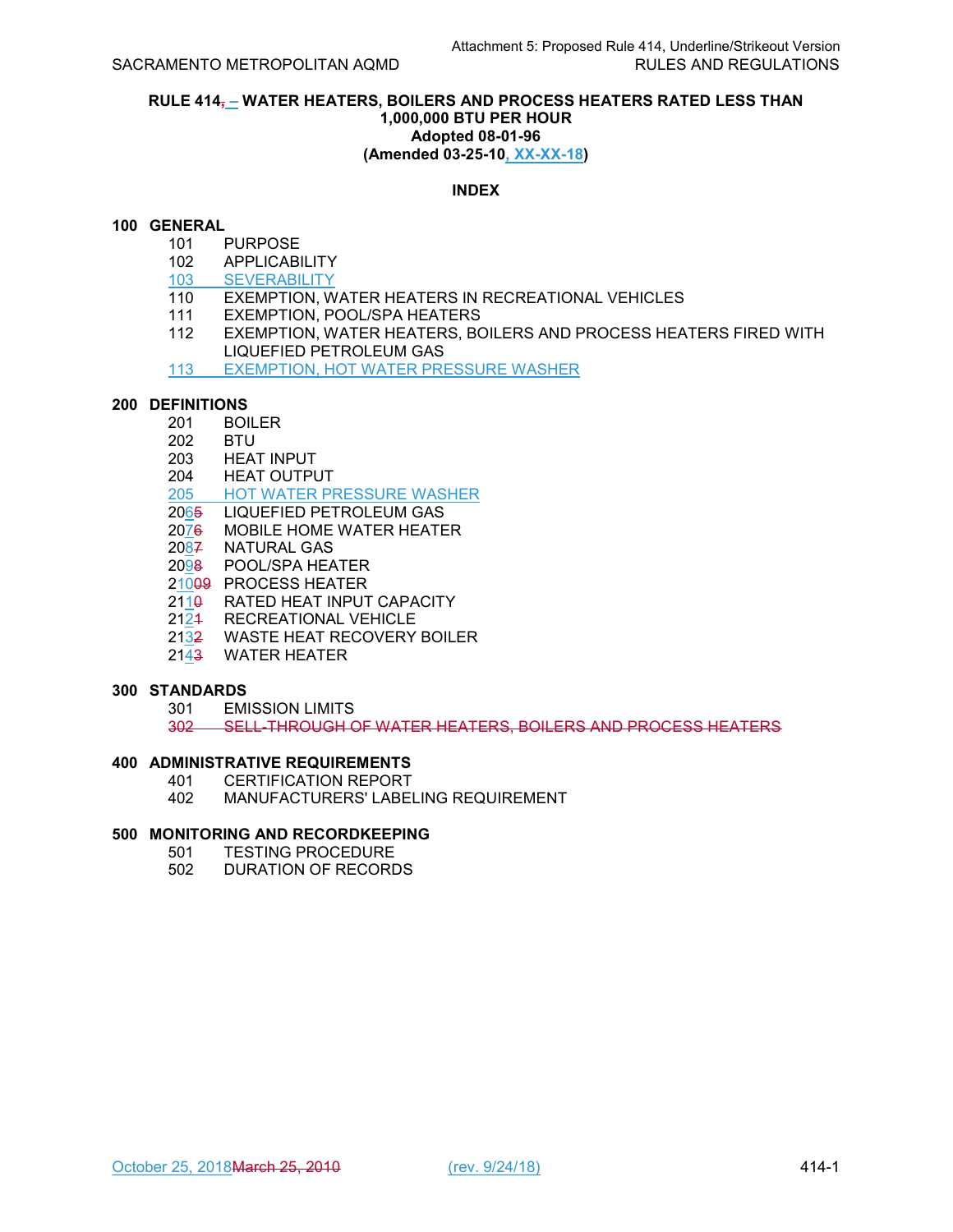This Page Intentionally Left Blank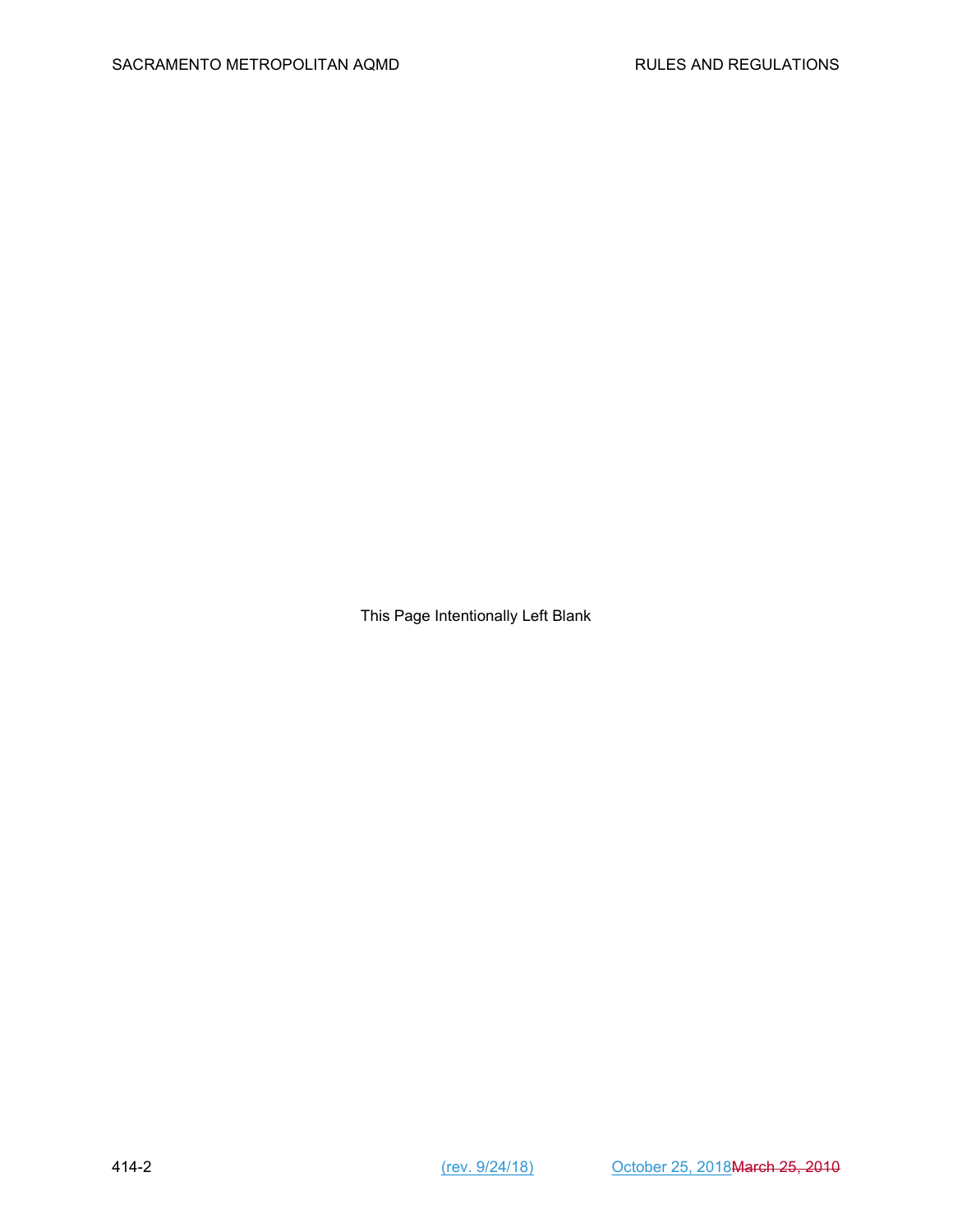#### 100 GENERAL

- 101 **PURPOSE:** To limit the emission of nitrogen oxides ( $NO<sub>x</sub>$ ) from water heaters, boilers and process heaters.
- 102 APPLICABILITY: This rule shall apply to any person who manufactures, distributes, offers for sale, sells, or installs any type of water heater (such as tank or tankless/instantaneous), boiler or process heater, with a rated heat input capacity less than 1,000,000 British thermal units per hour (Btu/hr), fired with gaseous or nongaseous fuels, for use in this District.
- 103 **SEVERABILITY:** If any section, subsection, sentence, clause, phrase, or portion of this rule is, for any reason, held invalid, unconstitutional, or unenforceable by any court of competent jurisdiction, such portion is deemed as a separate, distinct, and independent provision, and such holding does not affect the validity of the remaining portions thereof.
- 110 **EXEMPTION, WATER HEATERS IN RECREATIONAL VEHICLES:** This rule shall not apply to water heaters used in recreational vehicles.
- 111 **EXEMPTION, POOL/SPA HEATERS:** This rule shall not apply to pool/spa heaters with a heat input rating of less than 75,000 Btu/hr.
- 112 EXEMPTION, WATER HEATERS, BOILERS AND PROCESS HEATERS FIRED WITH LIQUEFIED PETROLEUM GAS: This rule shall not apply to water heaters, boilers and process heaters fired with liquefied petroleum gas.
- 113 **EXEMPTION, HOT WATER PRESSURE WASHERS:** The requirements of this rule do not apply to hot water pressure washers fired with gaseous or liquid fuels.

#### 200 DEFINITIONS

- 201 **BOILER:** Any external combustion equipment fired with any fuel used to produce hot water or steam, excluding waste heat recovery boilers.
- 202 **BTU:** British thermal unit or units.
- 203 **HEAT INPUT:** The heat of combustion released by fuels burned in a unit based on the higher heating value of the fuel. This does not include the enthalpy of incoming combustion air.
- 204 **HEAT OUTPUT:** The product  $H_0$  as defined in Section 9.3 of the South Coast AQMD Protocol, as referenced in Section 501 of this rule.
- 205 HOT WATER PRESSURE WASHER: A high-pressure cleaning machine in which the hot water discharge line (spray nozzle) is hand supported and intended for commercial and industrial applications.
- 2065 LIQUEFIED PETROLEUM GAS: A compressed gas composed of one or more of the following flammable hydrocarbons: propane, n-butane, isobutane, propylene, and butenes.
- 2076 MOBILE HOME WATER HEATER: A water heater manufactured exclusively for mobile home use.
- 2087 **NATURAL GAS:** A mixture of gaseous hydrocarbons containing at least 80 percent methane by volume as determined according to American Standard Test Method (ASTM) D1945-64.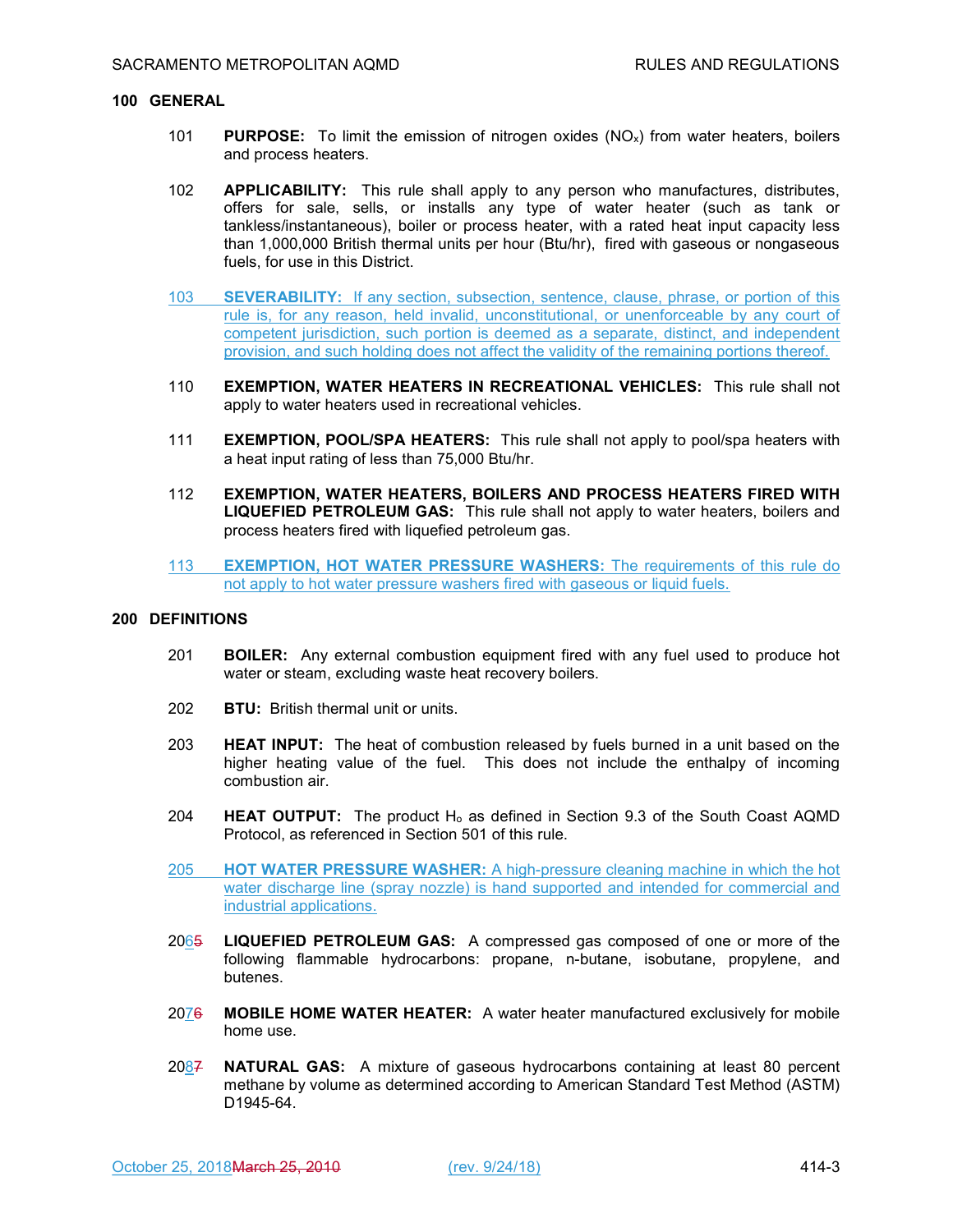- 2098 POOL/SPA HEATER: A device in which water is heated when pool or spa water circulates through a heat exchanger.
- 21009 PROCESS HEATER: Any unit fired with any fuel which transfers heat from combustion gases to water or process streams. Process heater does not include any dryer in which the material being dried is in direct contact with the products of combustion, cement or lime kilns, glass melting furnaces or smelters.
- 2110 **RATED HEAT INPUT CAPACITY:** The heat input capacity specified on the nameplate of the combustion unit. If the combustion unit has been altered or modified such that its maximum heat input is different than the heat input capacity specified on the nameplate, the new maximum heat input shall be considered as the rated heat input capacity.
- 2124 **RECREATIONAL VEHICLE:** A motor home, travel trailer, truck camper, or camping trailer, with or without motive power, designed for human habitation for recreational, emergency, or other occupancy, as defined pursuant to Section 18010 of the California Health and Safety Code.
- 2132 **WASTE HEAT RECOVERY BOILER:** A device that recovers normally unused energy and converts it to usable heat. Devices incorporating duct or supplemental burners that are designed to supply 50% or more of the total rated heat input capacity of the device are not considered waste heat recovery boilers, but are considered boilers. Waste heat recovery boilers are also referred to as heat recovery steam generators.
- 2143 **WATER HEATER:** A closed vessel in which water is heated and is withdrawn for use external to the vessel at pressures not exceeding 160 psig, including the apparatus by which heat is generated and all controls and devices necessary to prevent water temperatures from exceeding 210 °F (99 °C).

## 300 STANDARDS

301 EMISSION LIMITS: A person shall only distribute, offer for sale, sell, or install within the Sacramento Metropolitan Air Quality Management District a water heater, boiler or process heater with certified NOx and CO emissions less than or equal to the following limits:

| <b>Heat Input</b><br>Range<br>and | <b>NO<sub>x</sub></b> Limit<br>Nanograms per Joule of Heat Output<br>(ppmv @ $3\%$ O <sub>2</sub> )* |                |           | <b>CO Limit</b><br>ppmv @ $3\%$ O <sub>2</sub> |
|-----------------------------------|------------------------------------------------------------------------------------------------------|----------------|-----------|------------------------------------------------|
| Type                              | Effective                                                                                            | Effective      | Effective | <b>Effective</b>                               |
|                                   | 3/1/1997                                                                                             | 1/1/2011       | 1/1/2013  | 4/4/2014                                       |
| < 75,000 Btu/hr                   |                                                                                                      |                |           |                                                |
| Mobile Home                       | 50                                                                                                   | 40 (55)        |           | No Limit                                       |
| All others                        | 40                                                                                                   | 10(15)         |           | No Limit                                       |
| 75,000 to < 400,000 Btu/hr        |                                                                                                      |                |           |                                                |
| Pool/Spa                          | No Limit                                                                                             | 40 (55)        |           | No Limit                                       |
| All others                        | No Limit                                                                                             | 14 (20)40 (55) | 44(20)    | No Limit                                       |
| 400,000 to $\leq$ 1 million       |                                                                                                      |                |           |                                                |
| Btu/hr                            | No Limit                                                                                             | 14 (20)        |           | 400                                            |
| All Types                         |                                                                                                      |                |           |                                                |

 \* Where limits are shown in units of both nanograms per joule of heat output and ppmv at 3% oxygen, compliance can be demonstrated using either limit.

302 SELL-THROUGH OF WATER HEATERS, BOILERS AND PROCESS HEATERS: An applicable water heater, boiler or process heater manufactured prior to the January 1, 2011 or the January 1, 2013 effective date specified for that unit in Section 301 may be distributed, offered for sale, or sold for up to 6 months after the specified effective date. In addition, a water heater, boiler or process heater manufactured before the effective date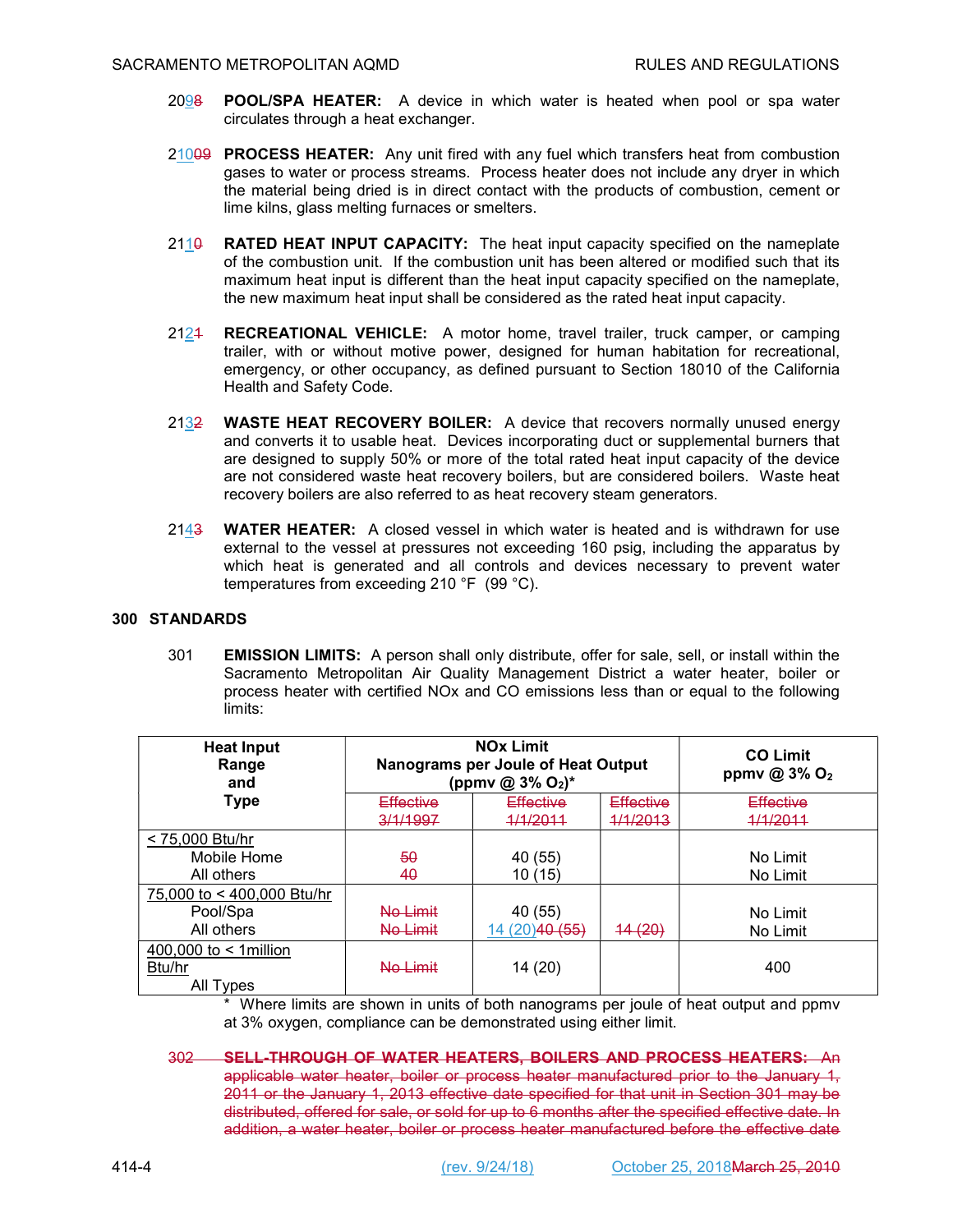specified for that unit in Section 301 may be installed at any time, after the specified effective date, so long as it complied with the standards in Section 301 and 302 in effect at the time the unit was sold to the owner/operator of the water heater, boiler or process heater.

# 400 ADMINISTRATIVE REQUIREMENTS

## 401 CERTIFICATION REPORT:

- 401.1 A manufacturer of any water heater, boiler, or process heater subject to Section 300 shall submit to the Air Pollution Control Officer (APCO) a compliance report that demonstrates each model manufactured by it and subject to this rule is in compliance with the provisions of Section 300 at least 30 days prior to being sold or distributed for sale within the District. Regardless of whether a permit is required, the manufacturer submitting a certification report must pay the fee in Rule 301, PERMIT FEES – STATIONARY SOURCE, Section 311. The compliance report shall include the following information:
	- a. Name and address of manufacturer;
	- b. Brand name and model;
	- c. Model number as it appears on the rating plate;
	- d. Fuel type unit is fired with;
	- e. Description of each water heater model being certified;
	- f. Heat input rating;
	- g. All compliance test procedures and results, as performed by an independent testing laboratory, in accordance with Section 501;
	- h. All calculations for determining compliance; and
	- i. A signed and dated statement attesting to the accuracy of all statements and information in the compliance report.
- 401.2 In lieu of Sections 401.1(g) and 401.1(h), a manufacturer may submit to the District, at least 30 days prior to a model being sold or distributed for sale within the District, an approved South Coast Air Quality Management District (SCAQMD) certification pursuant to SCAQMD Rules 1121 or 1146.2.
- 402 MANUFACTURERS' LABELING REQUIREMENT: A manufacturer shall display the model number and the manufactured year of the water heater, boiler or process heater complying with Section 300 on the shipping carton and on the rating plate of each unit. The manufacturer shall also display the certification status on the shipping carton and on the water heater, boiler or process heater.

### 500 MONITORING AND RECORDKEEPING

## 501 TESTING PROCEDURE:

- 501.1 Any natural gas-fired water heater, boiler or process heater to which this rule applies shall be tested in accordance with the South Coast Air Quality Management District Protocol: Nitrogen Oxides Emissions Compliance Testing for Natural Gas-Fired Water Heaters and Small Boilers, as amended January 1998.
- 501.2 Any water heater, boiler or process heater fired with a fuel other than natural gas, to which this rule applies, shall be tested in accordance with the test methods below. All emission determinations shall be made while the unit is operating according to the manufacturer's recommendations. Tests shall be conducted while the unit is operating at a firing rate that is as close as physically possible to the unit's recommended heat input capacity. Tests shall consist of three 40 minute sampling periods. Results shall be averaged over the three test periods. Test reports shall include the operational characteristics of all flue-gas NOx reduction equipment.
	- a. Oxides of Nitrogen ARB Method 100 or EPA Method 7E.
	- b. Carbon Monoxide ARB Method 100 or EPA Method 10.
	- c. Stack Gas Oxygen ARB Method 100 or EPA Method 3A.